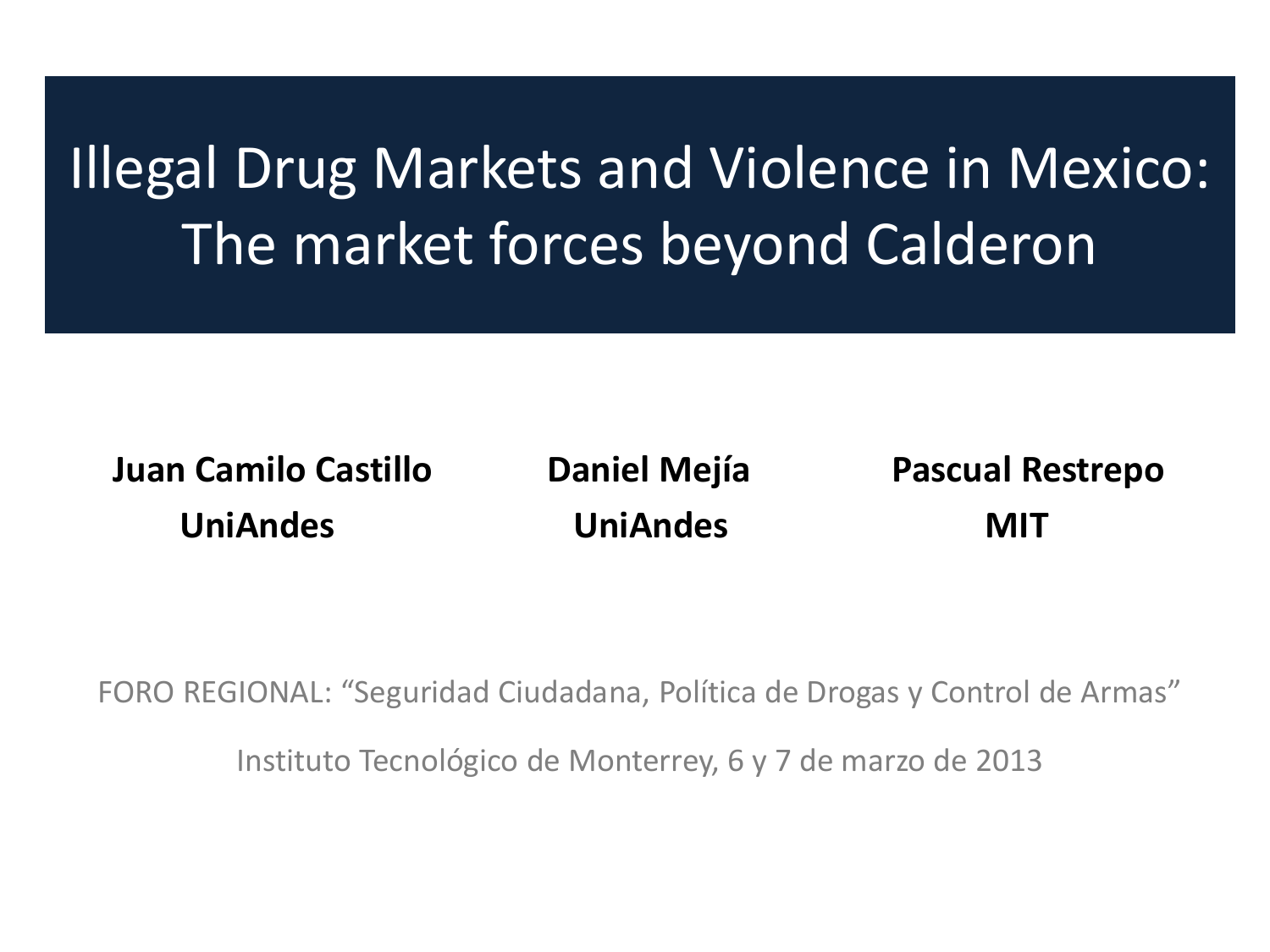### 1. Introduction: The recent Mexican case

- **The Mexican case: Twofold increase in homicide rates in the period 2006-2010**
	- Drug-related homicides increased over 400%, while other homicides increased "only" 70%.
- **Role of Mexico in the cocaine trade**
	- Cocaine is produced in the Andean region (Colombia, Peru, Bolivia)
	- Mexico is the main point of entry into the US: Mexican cartels control over 75% of the drugs entering the US
	- Most cocaine comes in by sea (especially from the Pacific) or in small aircraft (south border), and most of the time is transported into the US territory by land
- **Mexico is also a producer of cannabis and amphetamines**
	- However, about 60% of Mexicans Cartels' income comes from the cocaine trade (which cannot be produced in Mexico)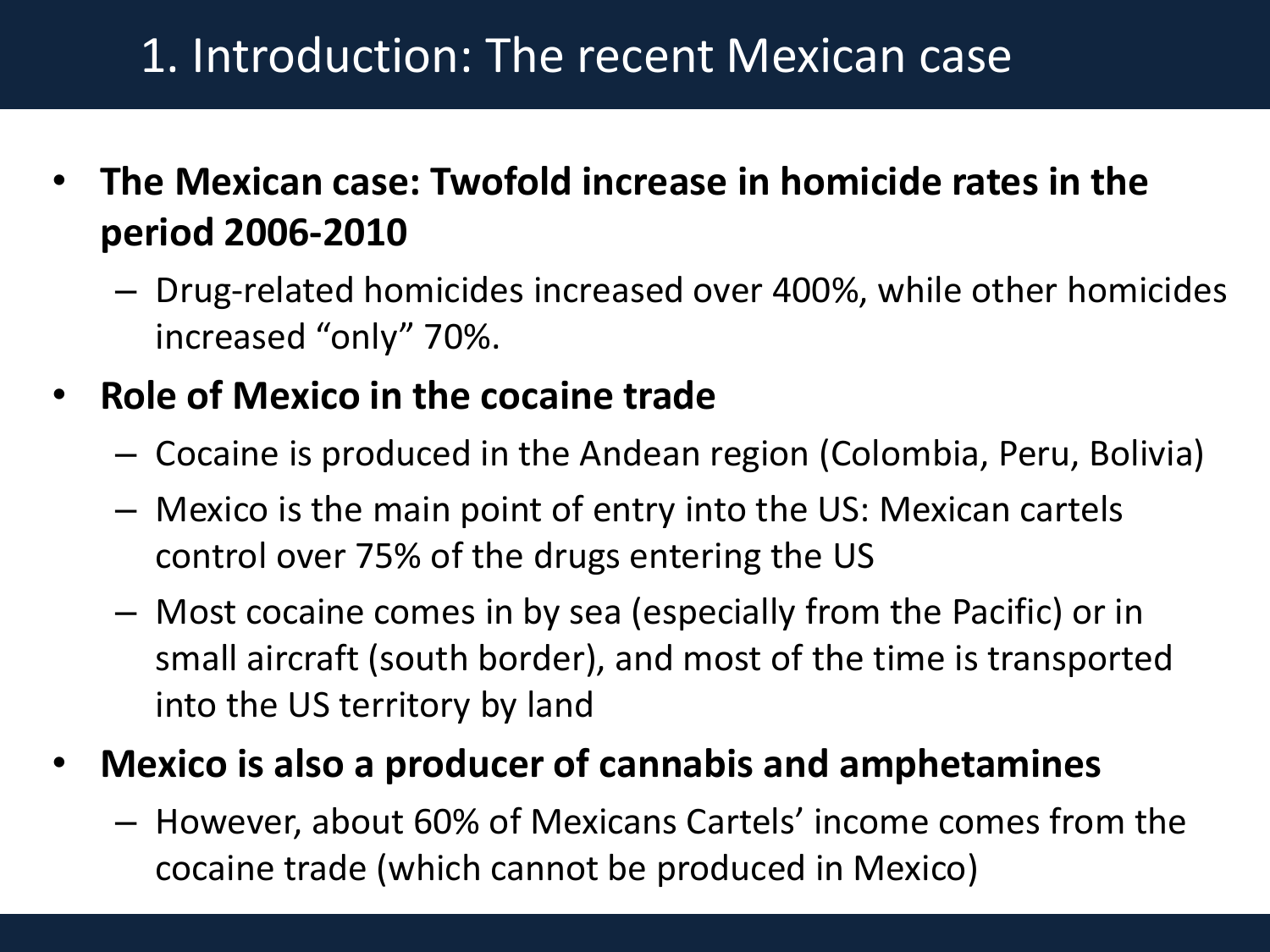### 1. Introduction: The debate in Mexico

- President Felipe Calderon took office in December 2006.
	- Homicide rates started to increase in 2007: **coincidence?**
	- Calderón started his term by declaring an open war on drug cartels, and started a full offensive using all branches of the armed forces against DTOs.
- Calderon's critics have argued that his actions are the main reason behind the violence outburst (Guerrero, 2011; Ríos, 2012; etc…).
	- Before: A few powerful cartels controlled most of the routes and there were relatively few violent disputes between cartels.
	- The Mexican armed forces have beheaded many cartels, splitting them into smaller factions and generating pronounced cycles of violence. Killing or capturing cartel leaders has also led to internal disputes over the control of drug routes, generating more violence (Guerrero, 2011).
	- Dell (2012) and Calderon et al. (2013) quantify the effects of crackdowns on DTOs on the levels of violence in Mexico.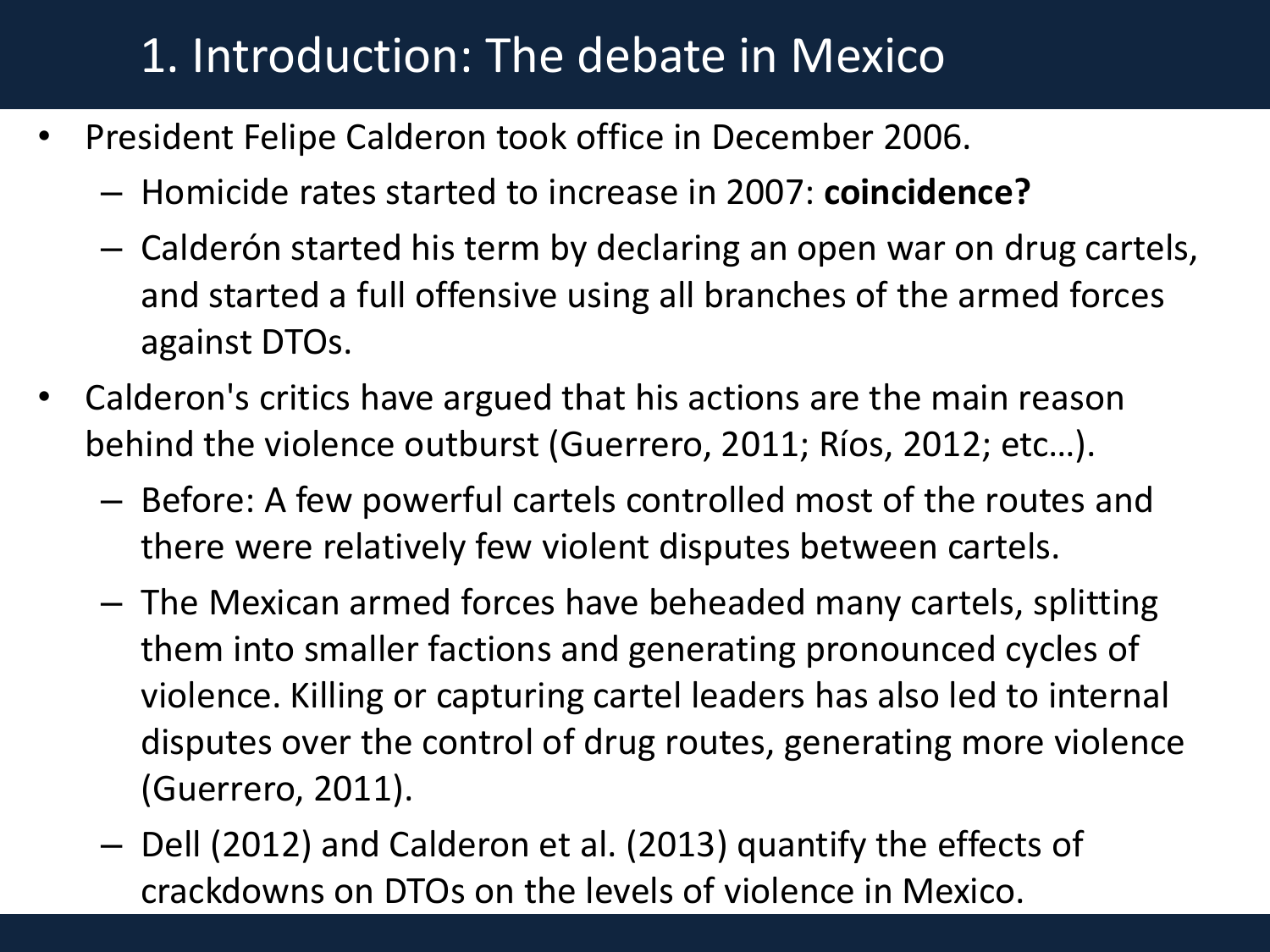### 1. Introduction: The role of Colombian policies

- Compelling as the previous arguments may be, the debate in Mexico has completely ignored another major change that took place roughly at the same time that Calderon took office: a large increase in cocaine seizures in Colombia as a result of a change in the anti-drug strategy in Colombia.
- When Juan Manuel Santos became Minister of Defense in Colombia in July 2006, he redefined the anti-drug strategy, making less emphasis in attacking those parts of the drug production chain that produce lower value added (coca crops) and more on the interdiction of drug shipments and the detection and destruction of cocaine processing labs.
- While the numbers of hectares of coca crops sprayed went down from 172,000 per year in 2006 to about 104,000 in 2009 (a 40% decrease), cocaine seizures went up from 127 MT in 2006 to 203 MT in 2009 (a 60% increase), and the number of cocaine processing labs destroyed from about 2,300 to about 2,900 during the same period (a 26% increase).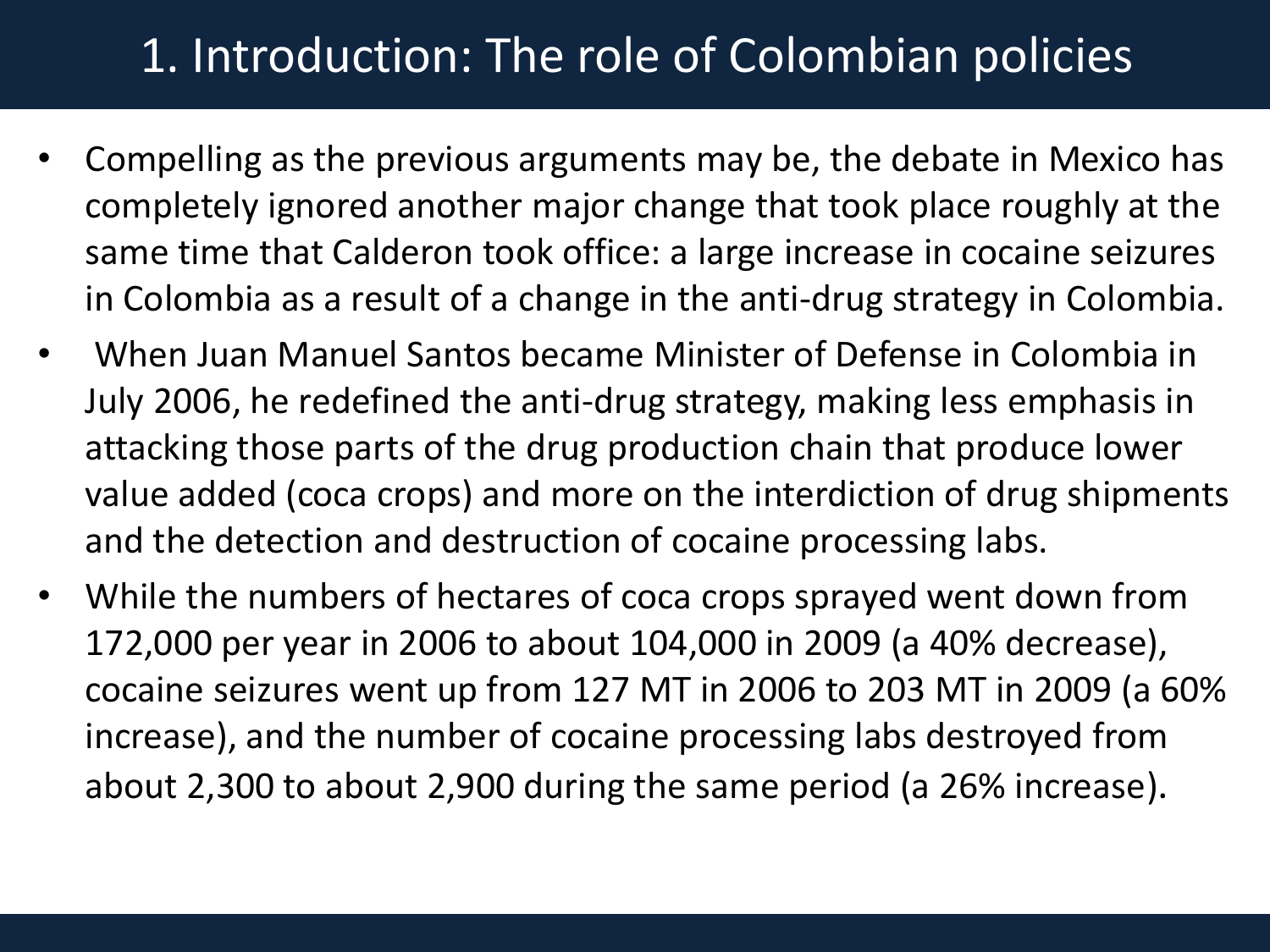## 1. Introduction: The role of Colombian policies

- The change in the Colombian anti-drug strategy induced a huge negative supply shock in cocaine markets (50% decline in Colombian net cocaine supply) that was noticeable throughout the region (and even in cocaine street prices in the U.S).
- The price per pure gram in the streets of the U.S. went up from about \$135 in 2006 to about \$185 in 2009 for purchases of two grams or less, and from \$40 to \$68 for purchases between 10 and 50 grams during the same period.
- This supply shock induced a re accommodation of the cocaine production and trafficking business throughout the region.
- Our story: Displacement effects (and market forces) from Colombia to Mexico have played a substantial role in explaining the rise in drug trafficking activities and violence in Mexico.
- $\triangleright$  Our story does not preclude other explanations such as the role of Calderon's policies in the rising levels of violence. We simply believe that the second reason has been mostly ignored in the Mexican debate.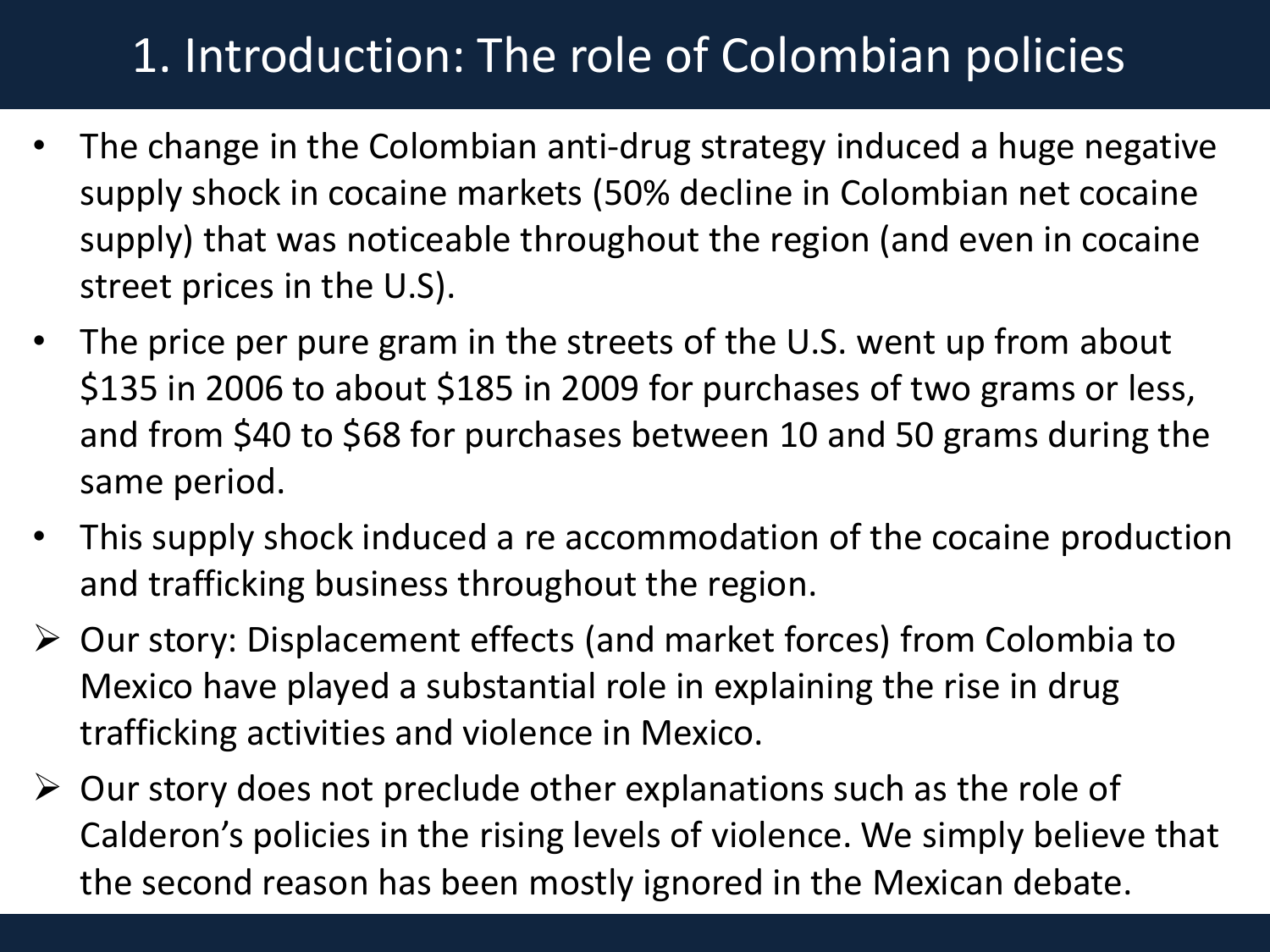### 1. Stylized facts: Cocaine supply shock and cocaine prices

### **Net cocaine supply from Colombia and cocaine prices in the U.S.**

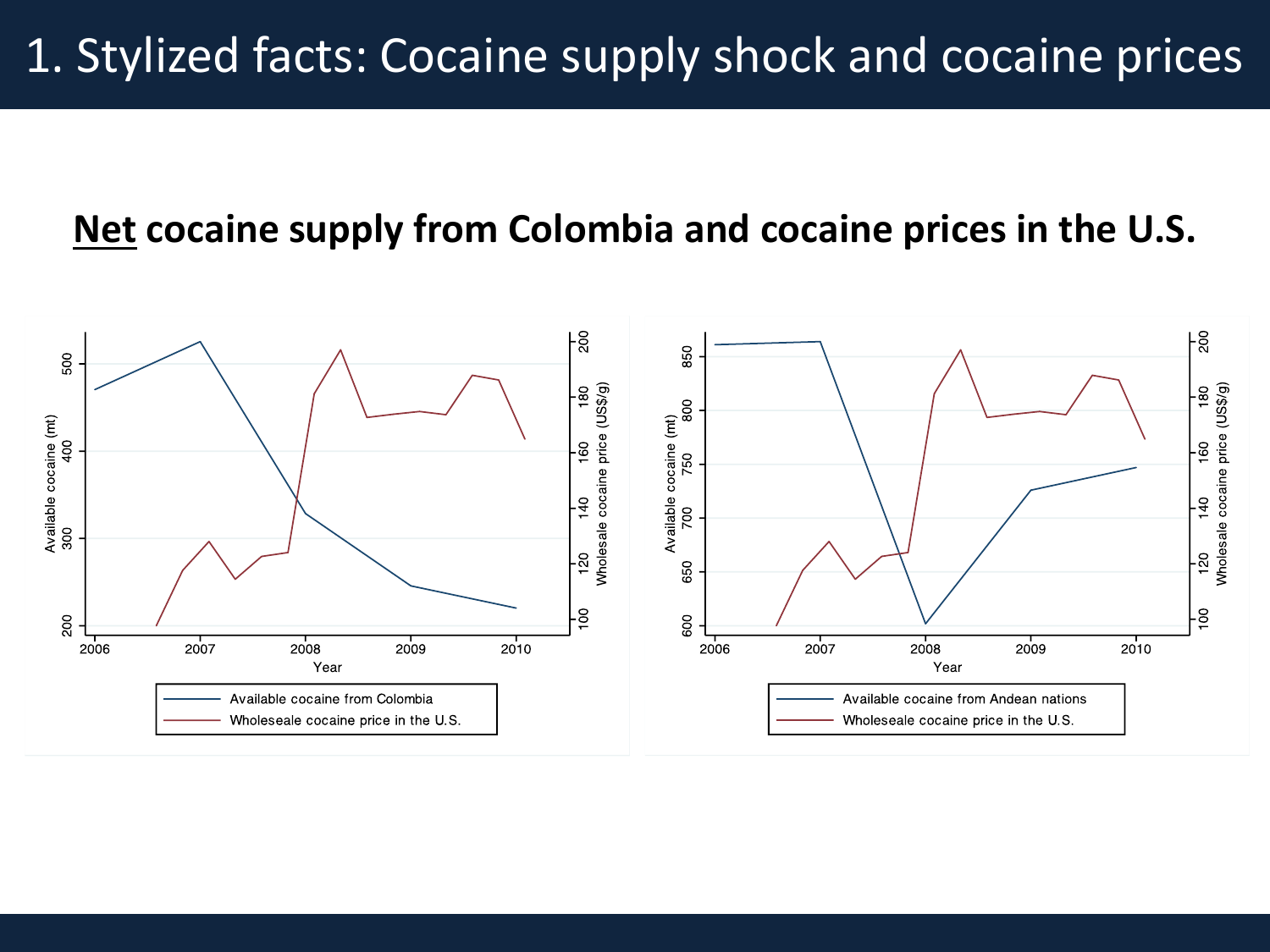### 1. Stylized facts: Supply shock from Colombia and drug trafficking and violence in Mexico

**Net cocaine supply from Colombia and….**

**Number of cartels per municipality Homicide rate in Mexico**

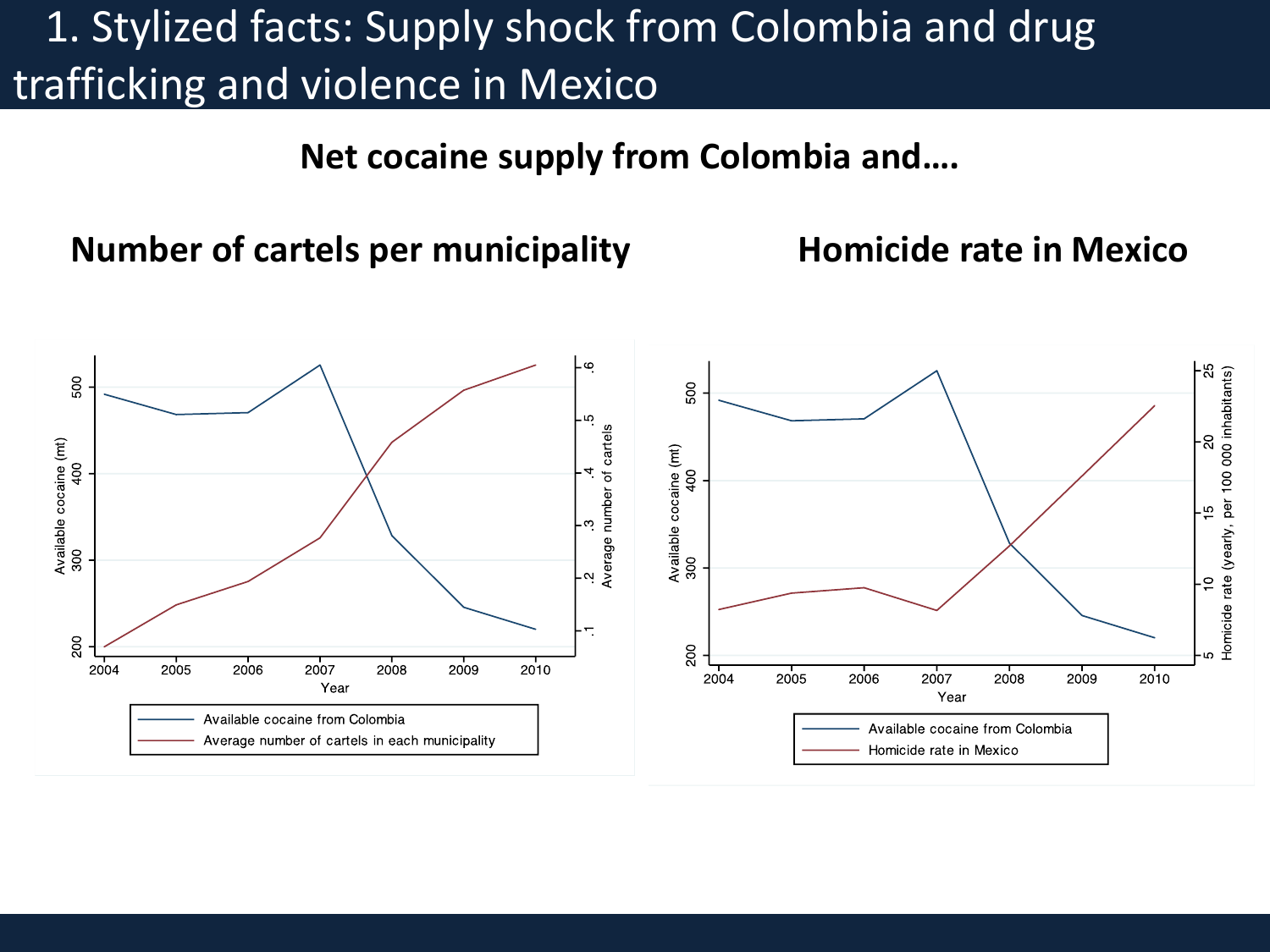## 2. This paper´s contribution

- This paper:
- 1. Quantifies the (causal) effect of the size (or intensity) of drug trafficking activities on the levels of violence in Mexico between 1990 (2007) and 2010.
- 2. Quantifies the role of anti-drug policies implemented in Colombia in the rise of drug trafficking and violence in Mexico (e.g., quantify the so-called ballooning or displacement effects).
- 3. The paper is (relatively) silent about the effects of Calderon's policies against DTOs on violence.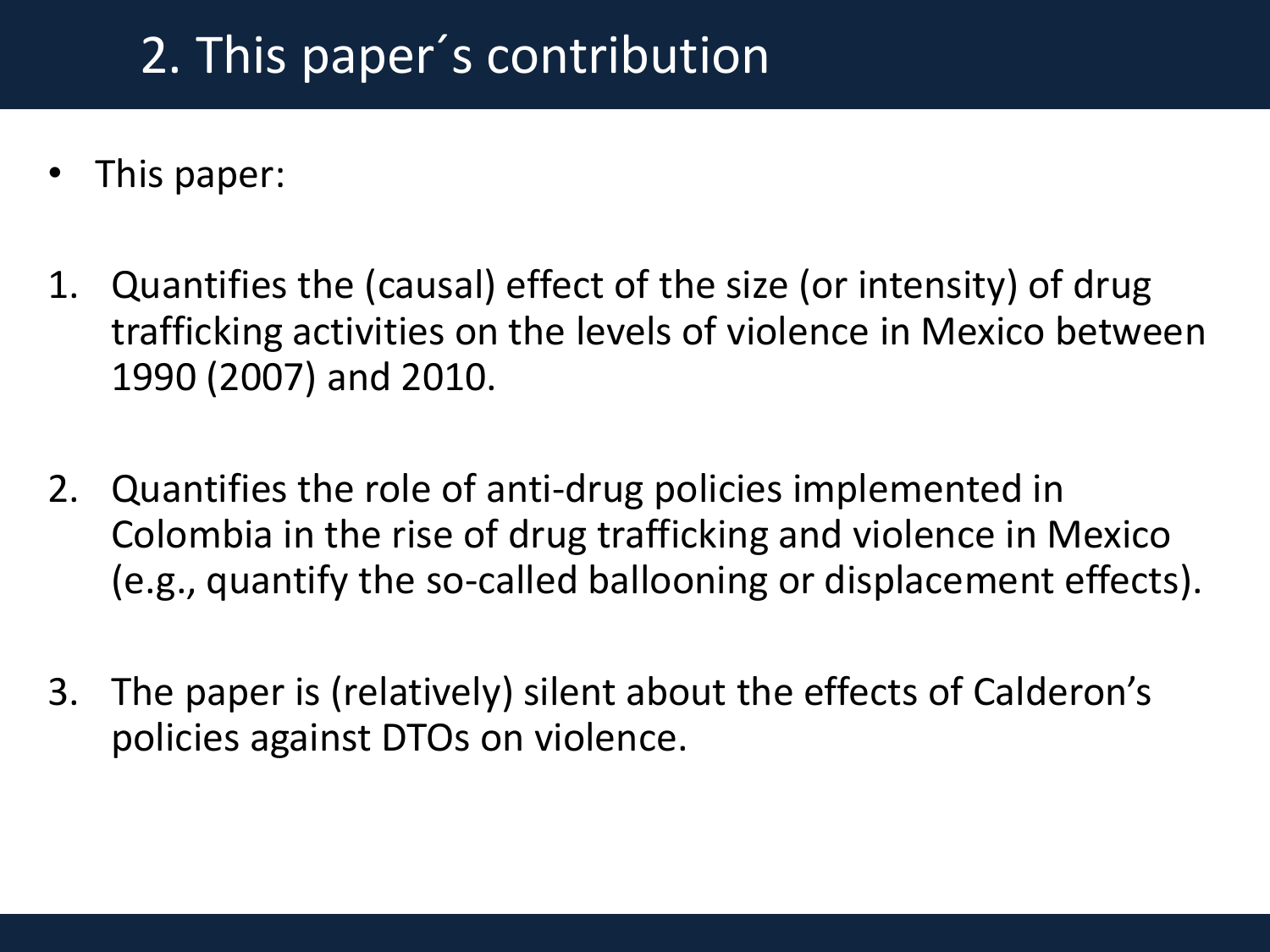### 2. Summary of main results

### $\Box$  Our estimates show that:

- Successful interdiction policies implemented in Colombia starting in 2007-2008 explain a non-negligible fraction of the increase in drug trafficking activities and violence in Mexico in the last few years.
- $\Box$  We find particularly large effects on violence generated by turf wars between DTOs (executions).
- $\Box$  Effect of drug trafficking activities on violence is only significant for municipalities with presence of two or more cartels.
- $\Box$  Finally, we do a series of falsification tests (not shown in this presentation) that further corroborate the channel proposed by our identification strategy.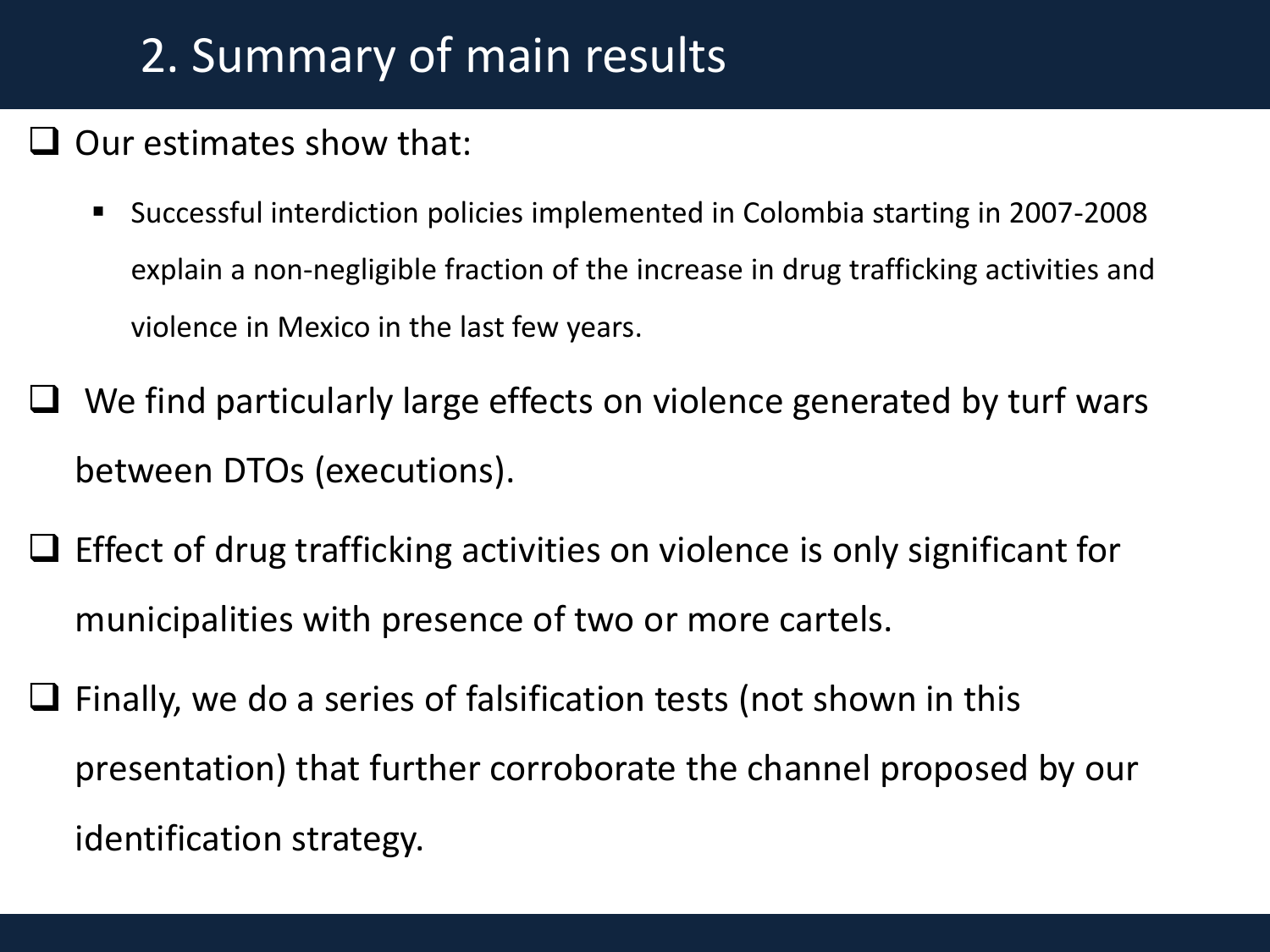### 3. Main results

### • IV estimates

#### Dependent variable: various homicide rates Total: Total *drug-related* homicides

|                               | $_{(1)}$    | (2)            | (3)         | $\left(4\right)$ | (5)          | (6)         | (7)         | (8)            | (9)                  | (10)          |
|-------------------------------|-------------|----------------|-------------|------------------|--------------|-------------|-------------|----------------|----------------------|---------------|
| Homicide rate                 | Total       | $_{\rm Total}$ | Total       | Total            | Total        | Executions  | Aggressions | Confrontations | <b>INEGI</b>         | <b>SINAIS</b> |
| Number of cartels             | $0.2883***$ | $0.5056***$    | $0.5082***$ | $0.5100***$      | $0.7947***$  | $0.7354***$ | $0.0573**$  | $0.2539***$    | $0.6828***$          | $0.7858***$   |
|                               | (0.0410)    | (0.0827)       | (0.0833)    | (0.0839)         | (0.2005)     | (0.1896)    | (0.0289)    | (0.0892)       | (0.1801)             | (0.2135)      |
| $\rm{Controls}$               |             |                |             |                  |              |             |             |                |                      |               |
| GDP per capita (Mexico)       | Yes         |                |             |                  |              |             |             |                |                      |               |
| National military expenditure | Yes         |                |             |                  |              |             |             |                |                      |               |
| Time fixed effects            |             | Yes            | Yes         | Yes              | $_{\rm Yes}$ | Yes         | Yes         | Yes            | $\operatorname{Yes}$ | Yes           |
| Income                        |             |                | Yes         | Yes              | Yes          | Yes         | Yes         | Yes            | $\operatorname{Yes}$ | Yes           |
| State presence                |             |                |             | Yes              | Yes          | Yes         | Yes         | Yes            | $\operatorname{Yes}$ | Yes           |
| Differential effects by HDI   |             |                |             |                  | $_{\rm Yes}$ | Yes         | Yes         | Yes            | Yes                  | Yes           |
| Observations                  | 9,768       | 9,768          | 9.768       | 9,612            | 9,608        | 9.608       | 9,608       | 9,608          | 9,608                | 9,608         |

NOTE: Robust standard errors with clustering by municipality are shown in parentheses. Coefficients with \*\*\* are significant at the 1% level. Those with \*\* are significant at the 5% level. Those with \* are significant at the  $10\%$ level.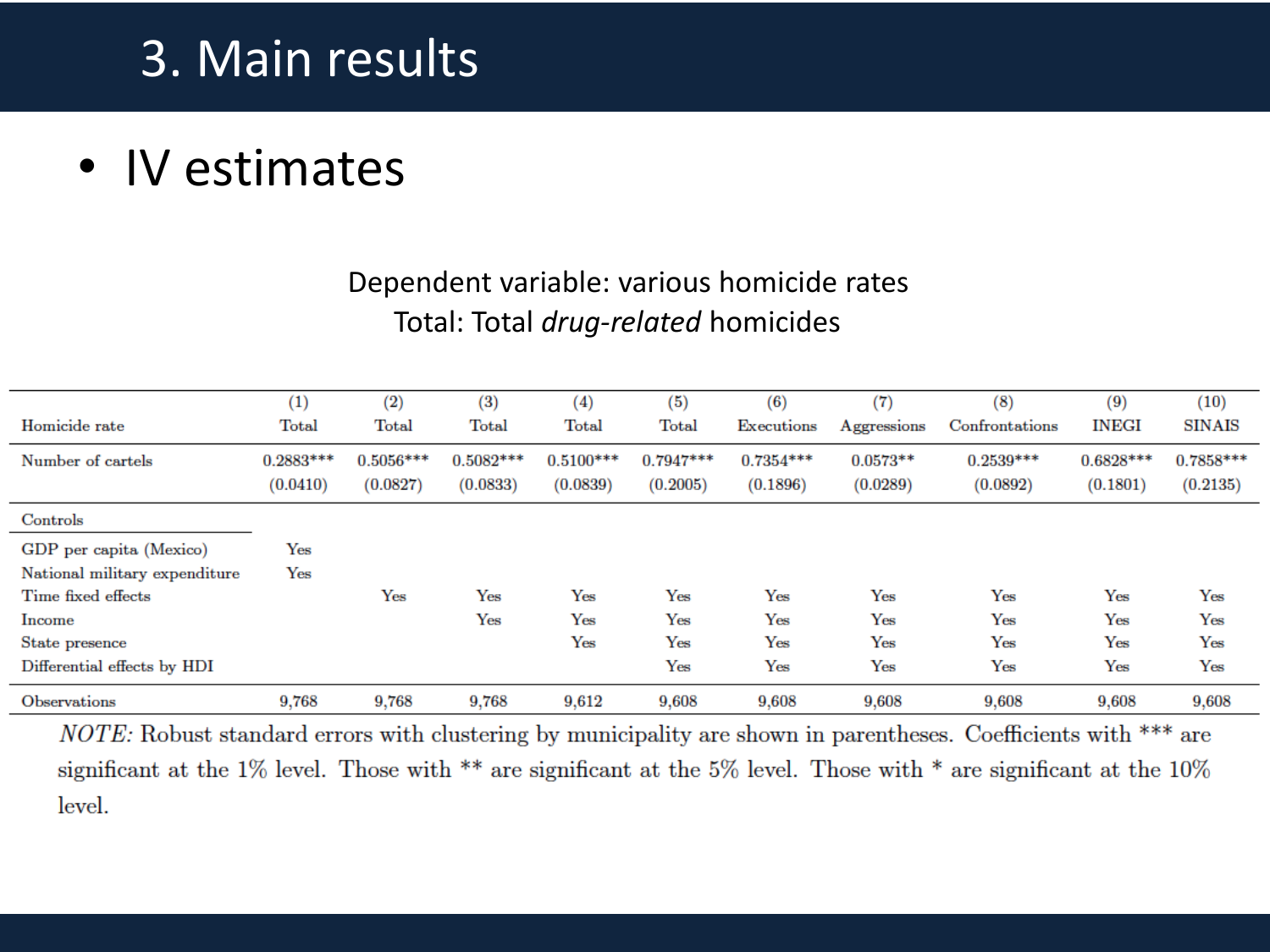### 3. Main results

IV estimates with different measures of Cartels' presence

|                                                                                                                | $\left(1\right)$                                     | (2)         | $\left(3\right)$        | $\left( 4\right)$                        | (5)                                |  |
|----------------------------------------------------------------------------------------------------------------|------------------------------------------------------|-------------|-------------------------|------------------------------------------|------------------------------------|--|
|                                                                                                                | Dependent variable: Total drug-related homicide rate |             |                         |                                          |                                    |  |
| Number of cartels                                                                                              | $0.7723***$<br>(0.1923)                              |             |                         |                                          |                                    |  |
| Presence of cartels                                                                                            |                                                      | 6.7115      |                         | $-0.2168$                                | $-0.6449$                          |  |
| Two or more cartels                                                                                            |                                                      | (5.8051)    | $2.1424***$<br>(0.6465) | (0.5608)<br>$2.3191***$<br>(0.7113)      | (0.5395)<br>2.3578 ***<br>(0.7450) |  |
| Spatial instruments used                                                                                       |                                                      |             |                         |                                          |                                    |  |
| Distance to US border<br>Distance to Pacific Ocean<br>Distance to Pacific Ocean squared<br>Distance to the sea | Yes                                                  | ${\rm Yes}$ | Yes                     | $_{\rm Yes}$<br>Yes<br>$\gamma_{\rm es}$ | Yes<br>$\gamma_{\rm es}$           |  |
| Observations                                                                                                   | 9,608                                                | 9,608       | 9,608                   | 9,588                                    | 9,588                              |  |

*NOTE:* Robust standard errors with clustering by municipality are shown in parentheses. Coefficients with \*\*\* are significant at the  $1\%$  level. Those with \*\* are significant at the 5% level. Those with  $*$  are significant at the 10% level.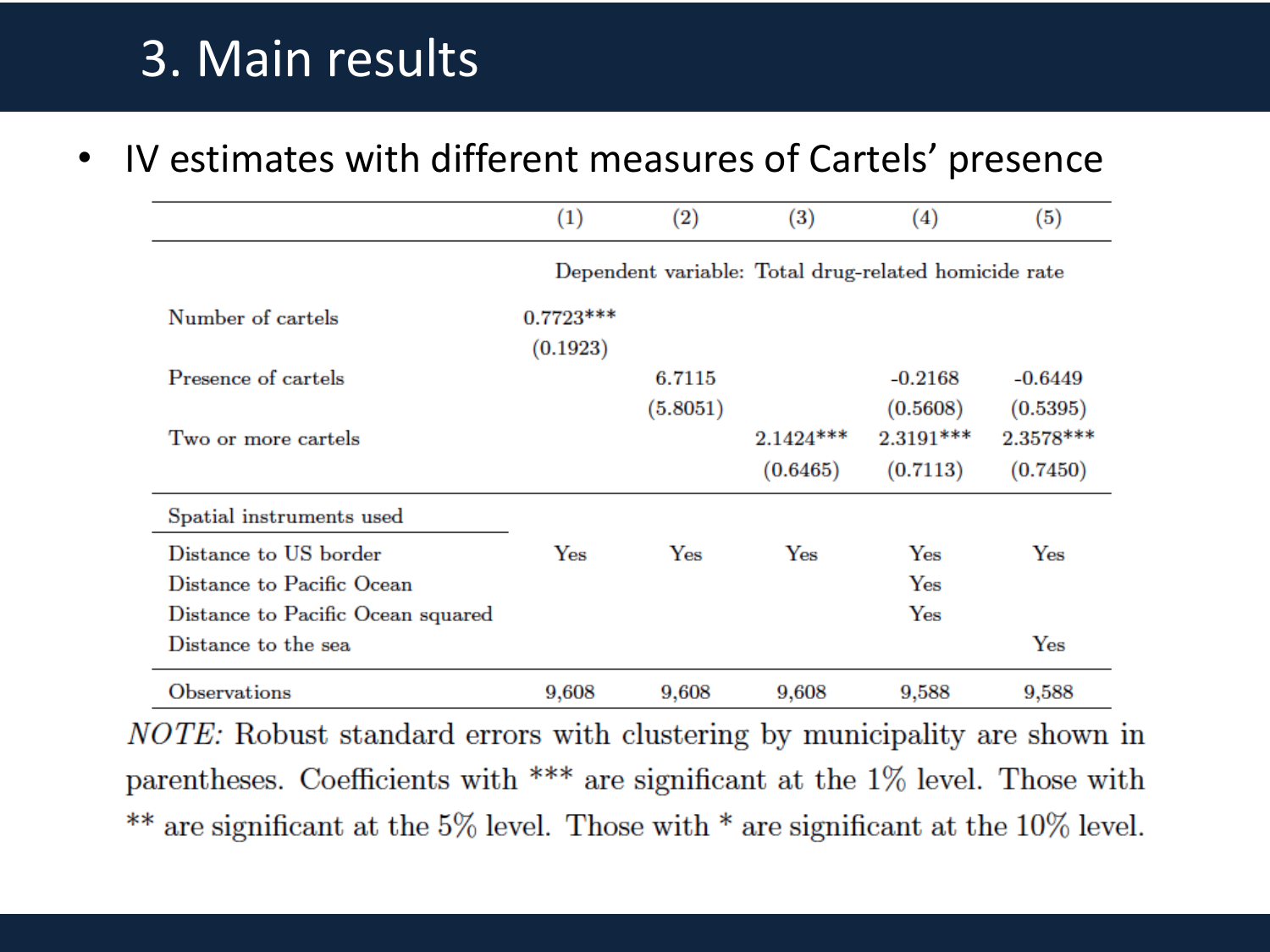### 3. Main results

• Robustness check - IV estimates (proxy of drug trafficking: value of cocaine seized)

|                               | (1)              | (2)                  | (3)                  | (4)                  | (5)                  | (6)                  | (7)               | (8)                  | (9)                  | (10)                 |
|-------------------------------|------------------|----------------------|----------------------|----------------------|----------------------|----------------------|-------------------|----------------------|----------------------|----------------------|
| Homicide rate                 | Total            | Total                | Total                | Total                | Total                | Executions           | Aggressions       | Confrontations       | <b>INEGI</b>         | <b>SINAIS</b>        |
| Value of cocaine<br>seizures  | 1.553<br>(1.353) | $1.039**$<br>(0.427) | $1.043**$<br>(0.429) | $1.042**$<br>(0.429) | $1.037**$<br>(0.436) | $0.846**$<br>(0.357) | 0.011<br>(0.017)  | $0.262**$<br>(0.132) | $1.104**$<br>(0.450) | $1.277**$<br>(0.543) |
| Controls                      |                  |                      |                      |                      |                      |                      |                   |                      |                      |                      |
| GDP per capita (Mexico)       | Yes              |                      |                      |                      |                      |                      |                   |                      |                      |                      |
| National military expenditure | Yes              |                      |                      |                      |                      |                      |                   |                      |                      |                      |
| Time fixed effects            |                  | Yes                  | $\gamma_{\rm es}$    | $_{\rm Yes}$         | ${\rm Yes}$          | $_{\rm Yes}$         | $_{\rm Yes}$      | $_{\rm Yes}$         | Yes                  | Yes                  |
| Income                        |                  |                      | Yes                  | $_{\rm Yes}$         | $\gamma_{\rm es}$    | $_{\rm Yes}$         | $\gamma_{\rm es}$ | Yes                  | Yes                  | Yes                  |
| State presence                |                  |                      |                      | $\gamma_{\rm es}$    | ${\rm Yes}$          | $_{\rm Yes}$         | Yes               | $\gamma_{\rm es}$    | Yes                  | Yes                  |
| Differential effects by HDI   |                  |                      |                      |                      | $\gamma_{\rm es}$    | $\gamma_{\rm es}$    | Yes               | Yes                  | Yes                  | Yes                  |
| Observations                  | 110,475          | 110,475              | 110,475              | 108,627              | 108,021              | 108,021              | 108,021           | 108,021              | 108,021              | 108,021              |

#### Dependent variable: various homicide rates

*NOTE:* Robust standard errors with clustering by municipality are shown in parentheses. Coefficients with \*\*\* are significant at the  $1\%$  level. Those with \*\* are significant at the 5% level. Those with  $*$  are significant at the 10% level.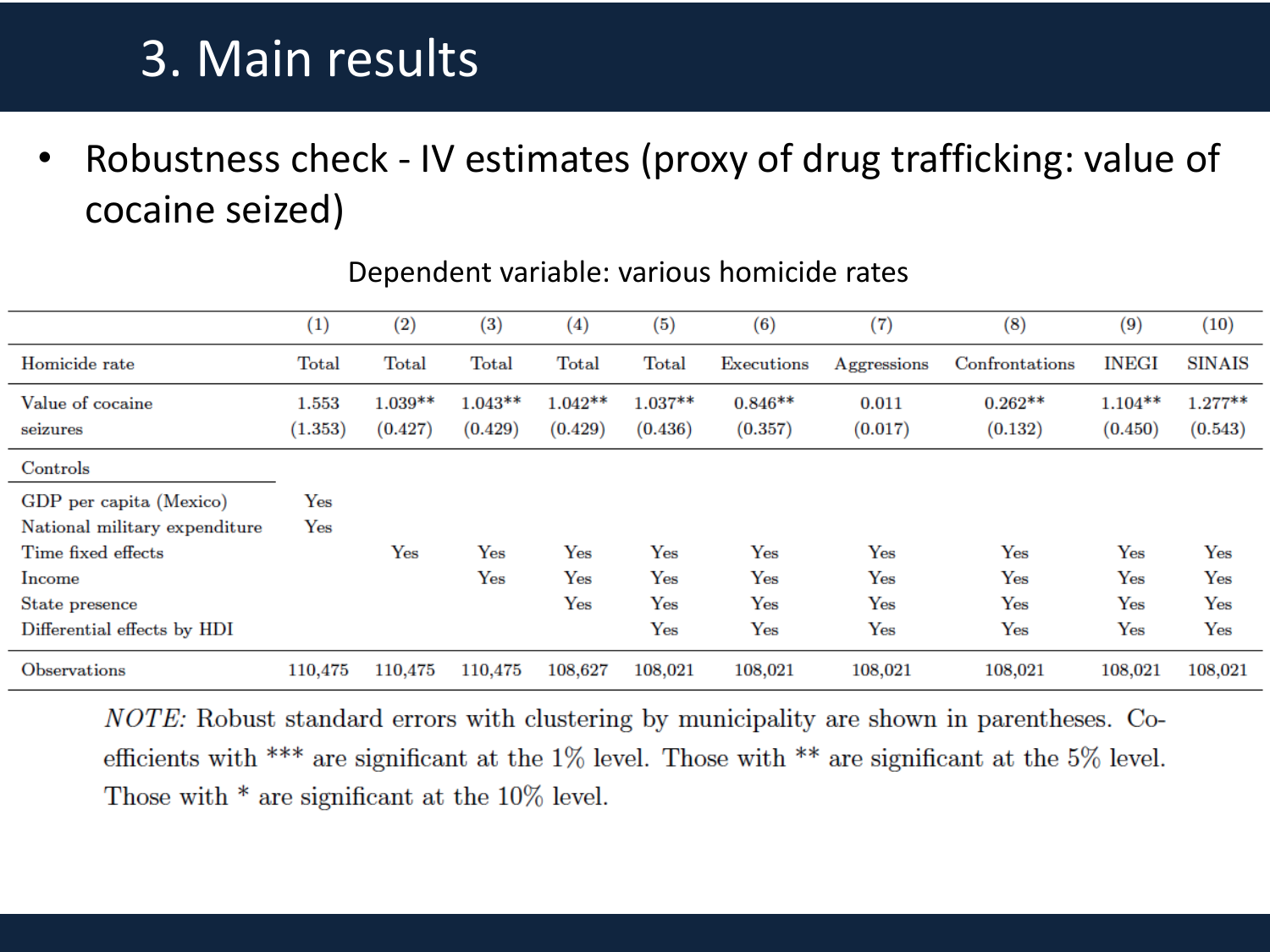### 4. Interpretation and conclusions

- Clear (causal) effect of drug-trafficking activities on violence in Mexico
	- The effect is strongest on violence generated by clashes between DTOs, but there is also an effect for confrontations between cartels and the government
	- Average number of cartels: 0.194 (2006) 0.605 (2010)
	- Each additional cartel increases violence by about 120%
	- Increase in homicide rate of 48%
- Cocaine seizures in Colombia increased by 120% between 2006 and 2010
	- This has caused:
		- On average, 0.46 more cartels in municipalities at the US border, and 0.23 more cartels in municipalities 1000 km away from the border
		- Increase in the homicide rate of 37% in municipalities at the US border, and of 17% in municipalities 1000 km away from the border